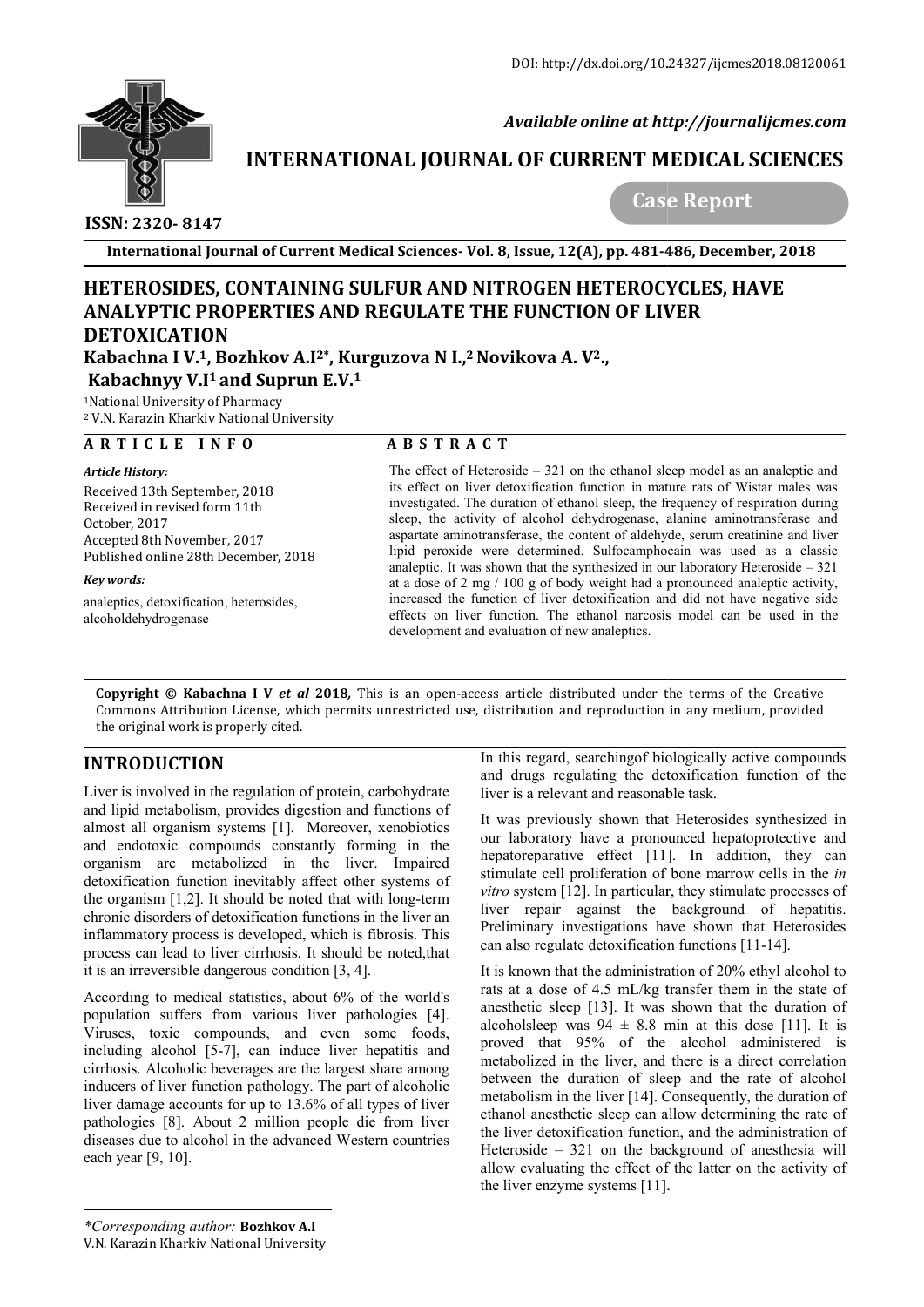The duration of alcoholsleep will also depend on the intensity of blood circulation and respiration. However, this will increase the rate of xenobiotics metabolism. As it is known, analeptics have a stimulating effect on the respiratory and vasomotor centers of the medulla oblongata [15].

It has been suggested that heterosides with a hepatotropic effect may also have analeptic effects and, as a result, affect liver function.

In this regard, we investigated the possible relationships between the function of liver detoxification and the analeptic properties of Heteroside – 321 in the present investigation.

One of the major liver enzymes is alcohol dehydrogenase (ADH) [EC 1.1.1.1] [16]. This enzyme provides alcohol oxidation and aldehyde reduction in the presence of NAD and NADH [17]. Moreover, it turned out that this enzyme performs a large number of other functions [18]. ADH is involved in the catabolism of the number of retinols, neurotransmitters, steroid hormones, etc. [18, 19]. The determination of ADH activity may indicate not only the rate of ethanol metabolism in liver cells, but also the overall functional activity of this organ.

In this regard, investigation of ADH activity in animals after administration of ethyl alcohol and Heteroside – 321 will allow to evaluate the role of Heteroside – 321 in the function of liver detoxification in particular, and the general metabolism of this organ. The most important task in the development of new drugs is not only an assessment of their specific activity, but also an assessment of their biological safety.

From the above, we determined Heteroside – 321 influence on the time of onset of anesthesia and duration of ethanol, respiratory rate (analeptic effect), alcohol dehydrogenase activity, the acetaldehyde content, creatinine, and lipids hydroperoxides in the present study. Aspartate and alanine activity are indicators of the functional liver activity and possible side effects of Heteroside – 321

## **MATERIALS AND METHODS**

The evaluation of the detoxifying effect of Heteroside-321 was carried out on a model of alcohol anesthesia [13]. Experiments were performed using  $2$ ,  $5 - 3$  months old, male *Wistar* (weight 150 – 200 g). A comparative drug was a classic analeptic of the combined action of sulfocamphocain (SCC). This drug stimulates the respiratory and vasomotor centers of the medulla oblongata [14].

The animals were kept in accordance with sanitary and hygienic standards (temperature 20 - 24 ° C, humidity not more than 50%, natural day-night light mode), on a standard diet with free access to water [20].

The animals were divided into three groups of 6-8 rats each.All animals received intraperitoneally a 20% ethanol solution at a dose of 0.25 mL/per 100 g of body weight (Fig. 1). The dose and concentration of the ethanol solution was selected experimentally to achieve the optimum depth and duration of ethanol sleep. The first group was a control

and received only an ethanol solution intraperitoneally. The second group received Heteroside – 321 at a dose of 2 mg/ kg of body weight in the  $30<sup>th</sup>$  minutes of ethanol sleep after taking a lateral position. The third group received 20 mg / kg of the SCC solution (Fig. 1) [13, 14].

Fig. 1. Experimental scheme of the investigation. The animals were divided into 3 groups, which received respectively: NaCl, Heteroside – 321 and SCC against sleep (30 minutes after the administration of ethanol). After awakening, the animals were decapitated, blood was collected and the liver was removed, followed by fractionation and determination of the investigated parameters.

The duration of sleep was defined as the difference between the time of awakening of the animal and the time tookingthe lateral position (the moment when the animals stopped responding to any stimuli and lost the inversion reflex). Thus, the period of rats in a lateral position reflects the duration of alcohol sleep [11, 12-14].

The frequency of respiratory movements (FRM) was determined immediately after the rats took the lateral position within 60 seconds. Then the FRM was measured every 10 minutes until the animal was fully awakened. After the awakening of each animal, decapitation was carried out and blood was collected, the liver was removed for further investigations (Fig. 1).

*Analytical Method.* The determination of the activity of ALAT and ASAT in the serum was carried out according to the King method [21].

## *Determination of the activity of alcohol dehydrogenase.*

The activity of alcohol dehydrogenase and acetaldehyde was determined in the liver homogenate. The liver was homogenized in 10 mL of Tris-HCl buffer, pH 7.4 containing 0.25 M sucrose in a ratio of 9 mL of buffer per 1 g of liver. The resulting homogenate was diluted 5 times with buffer and taken at 0.1 mL to determine the activity of the enzyme. 2.6 mL of 0.1 M glycine-NaOH buffer pH 9.0 and 0.1 mL + 0.04 M NAD, 0.1 mL of 0.75 ethyl alcohol was added to the reaction mixture. The amount of reduced pyridine nucleotides was determined at a wavelength of 340 nm using a Shimadzu UV-2700 spectrophotometer (Japan) during 1 min. The activity of alcohol dehydrogenase was expressed in nmol NADN / min per mg of protein of the sample according to the formula:

$$
\frac{\text{E} \times \text{V}}{6.22 \times 10^{-3} \times T_1 \times \text{A}}
$$

where $T_1$  is the time of the sample incubation, it is 1min, A is - the amount of protein in the sample (determined by the method of Lowry), V is thefinal sample volume in a cuvette 3.0 mL,  $6.22*10<sup>-3</sup>$  is the nanomolecular extinction coefficient of the reduced form of pyridine nucleotides at a 340 nm wavelength, Еis the change in optical density of the sample for 1 minute[22].

*Determination of acetaldehyde***.** Acetaldehyde (AA) was determined by the method, which is based on the derivatization of acetaldehyde, followed by HPLC analysis of 2,4dinitrophenylhydrazone acetaldehyde.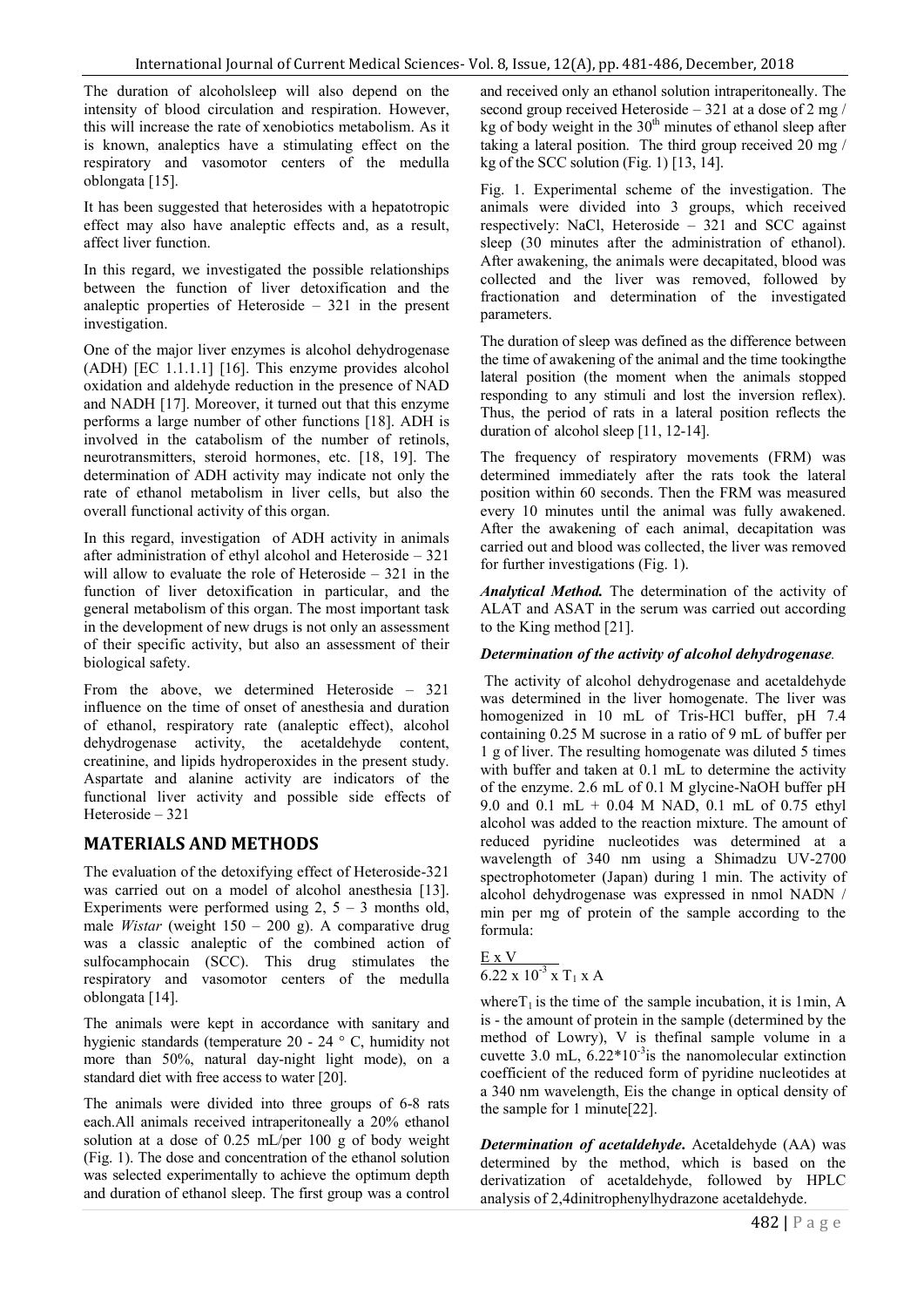A microcolonial liquid chromatograph HR 1050/1100 was used for chromatography in the reverse phase version using a metal column of 8 cm x 2 mm with a nonpolar sorbent, Diasorb C16, 5-7 μm.

A mixture of organic solvents in isocratic mode carried out elution of the test substance. As a mobile phase, a mixture of purified and freshly distilled organic solvents was used - acetonitrile - distilled water (60:40) with the addition of 2.5% acetic acid and 1% diethylamine (volumetric  $\%$ ). The mobile phase was filtered through a Schott funnel (pore 16) and degassed with bubbling with helium for 5 minutes at a speed of 50-60 cm<sup>3</sup> / min. n of the test substance. As a mobile phase, a<br>f purified and freshly distilled organic solvents<br>- acetonitrile - distilled water (60:40) with the<br>of 2.5% acetic acid and  $1%$  diethylamine<br>ic %). The mobile phase was filte

The rate of the eluent in the column was  $100 \text{ mm}^3$  / min. Introduction volume was  $4.0 \text{ mm}^3$ . Analysis of the substance after leaving the column was carried out using an UV detector at a wavelength of  $358 \pm 2$  nm (accuracy of measurement of wavelength was 0.5 nm).

*Determination of creatinine.* Creatinine content was determined spectrophotometrically standard reagents as described ininvestigation [23]. 1 mL of distilled water and 0.1 mL of trichloroacetic acid at a concentration of 1.2 mol/L were added to 0.1 mL of blood serum. The samples were incubated for 10 min at 25 $\degree$  C and then they were centrifuged at 1000 g. Picric acid (35 mmol/L), sodi hydroxide (0.75 mol/L) were added to 1 mL of the supernatant and a creatinizer calibrator (177 μmol/L) was added to the reference samples. Experimental samples and reference samples were incubated for 20 min at 25 ° С and their optical density was determined on the spectrophotometer Shimadzu. Calculation of the concentration of creatinine was made according to the formula C = A / Akal  $*$  177 ( $\mu$ mol/L), where A is the optical density of theinvestigated sample, Akal is the optical density of the calibration sample, 177 is the conversion factor. g the column was carried out using<br>ravelength of  $358 \pm 2$  nm (accuracy<br>velength was 0.5 nm).<br>*eatinine*. Creatinine content was<br>otometrically standard reagents as<br>on [23]. 1 mL of distilled water and<br>etic acid at a con mol/L), where A is the<br>d sample, Akal is the<br>on sample, 177 is the<br>idation products. The

*Determination of lipid peroxidation products* investigation of lipid peroxidation products is based on the determination of MDA (malonic dialdehyde), which isone of the intermediate peroxidation products, in the reaction with thiobarbituric acid (TBA).

3 mL of a 1% phosphoric acid solution, 1 mL of a 0.6% solution of TBA and 0.1 mL of an iron sulfate solution were added to 0.2 mL of blood serum to a final concentration of 1 μmol in the sample. Samples were kept in a boiling water bath for 1 hour. Then they were cooled and 4 mL of butyl alcohol were added. Intensively mixed and centrifuged for 10 min at 1000g. The optical density of the upper butanol phase was measuredon the spectrophotometer Shimadzu at a wavelength of 515 and 532 nm against butanol. The calculation of the products content reacting with TBA was carried out taking into account the MDA molar extinction coefficient of 1.56 • 105 mol 1cm-1 : e intermediate peroxidation products, in the reaction<br>thiobarbituric acid (TBA).<br>
Let a 1% phosphoric acid solution, 1 mL of a 0.6<br>
ion of TBA and 0.1 mL of an iron sulfate solution<br>
added to 0.2 mL of blood serum to a f



whereAis MDA content ( $\mu$ mol / L); 10<sup>6</sup> isconversion factor (nmol); 4 is volume of butanol phase 6 mL; $1,56 \cdot 10^5$  is MDA molar extinction coefficient;n is sample volume (cm<sup>3</sup>); E = E<sub>532</sub> - E<sub>515.</sub>

Significant differences between groups were determined by a nonparametric Students test. All statistical analyses were performed using Statistica 10.0 program [24]. Differences between control and experimental groups were considered significant at  $p \leq 0.05$ . A molar extinction coefficient; is sample volume  $a^3$ );  $E = E_{532} - E_{515}$ .<br>nificant differences between groups were determined a nonparametric Students test. All statistical analyses were performed using Statistica 10.0<br>Differences between control and exper<br>were considered significant at  $p \le 0.05$ .

## **RESULTS AND DISCUSSION**

#### *The effect of Heteroside-321 on the respiratory center 321 and detoxification function.*

The administration of 20% ethanol solution in a dose of 0.25 mL/kg to young intact animals accompanied by ethanol sleep , which occurred 2 minutes and 50 seconds after the administration of ethanol solution and lasted 132 minutes and 58 seconds (Table 1). The administration of 20% ethanol solution in a dose of 0.25 mL/kg to young intact animals accompanied by ethanol sleep, which occurred 2 minutes and 50 seconds after the administration of ethanol solution and lasted 132

If Heteroside – 321 was administered at a dose of 2 mg/kg to animals in alcohol sleep, this reduced the sleep duration by 48.5% compared with the control animals, and the onset of sleep was observed after 3.5 minutes (Table 1). animals were administrated with a known analeptic sulfocamphocain (SCC) at a dose of 20 mg / kg of body weight, the duration of sleep was reduced only by 23.2% compared with the control group of animals (Table 1). At the same time, the onset of alcohol sleep was 4, 1 min. Table 1 sulfocamphocain (SCC) at a dose of 20 mg / kg of body weight, the duration of sleep was reduced only by  $23.2\%$  compared with the control group of animals (Table 1). At the same time, the onset of alcohol sleep was 4, 1

The duration of anesthesia in the groups after the administration of 20% ethanol solution at a dose of 0.25 mL/kg, Heteroside – 321 at a dose of 2 mg/kg and SCC at a dose of 20 mg/kg duration of anesthesia in the groups at<br>nistration of 20% ethanol solution at a dose<br>g, Heteroside – 321 at a dose of 2 mg/kg and

|                                                   | <b>ExperimentalGroups</b> |                                                  |                                 |
|---------------------------------------------------|---------------------------|--------------------------------------------------|---------------------------------|
| Criteria                                          | 20%<br>ethanol<br>$n=6$   | ethanol+<br><b>Heteroside</b><br>$-321$<br>$n=8$ | ethanol+<br><b>SCC</b><br>$n=8$ |
| Sleep time, min<br>Duration of<br>anesthesia, min | 2, 5<br>132, 6            | 3, 5<br>68, 3*                                   | 4,1<br>$102, 1*$                |

\* - compared with the control animals by the Student's test,  $p \le 0$ , 05

Therefore, Heteroside  $-321$  had a pronounced arousing effect. Analeptics are known to affect the respiratory and vasomotor centers of the brain [15]. In this regard,the effect of Heteroside – 321 on the respiration rate in the next series of experimentswas determined.Heteroside 321 is involved in the regulation of the respiratory center and it has a pronounced analeptic effect (Fig. 2). Analeptics are known to affect the respiratory and<br>notor centers of the brain [15]. In this regard, the<br> $\circ$  of Heteroside – 321 on the respiration rate in the<br>series of experimentswas determined. Heteroside

Administration of a 20% ethanol solution to the control group of animals was accompanied by a decrease in the respiration rate. It reached its minimum in 30–40 minutes after the onset of ethanolsleep (Fig. 2). Respiratory rate in the control group of animals remained lowered to 135-140 minutes. After 140 minutes of sleep, the FRM increased and exceeded the initial level by 160 minutes and, later, by 200 minutes it reached the initial level (Fig. 2). 321 is involved in the regulation of the respiratory center<br>and it has a pronounced analeptic effect (Fig. 2).<br>Administration of a 20% ethanol solution to the control<br>group of animals was accompanied by a decrease in the<br> minutes. After 140 minutes of sleep, the FRM is<br>and exceeded the initial level by 160 minutes and,<br>200 minutes it reached the initial level (Fig. 2).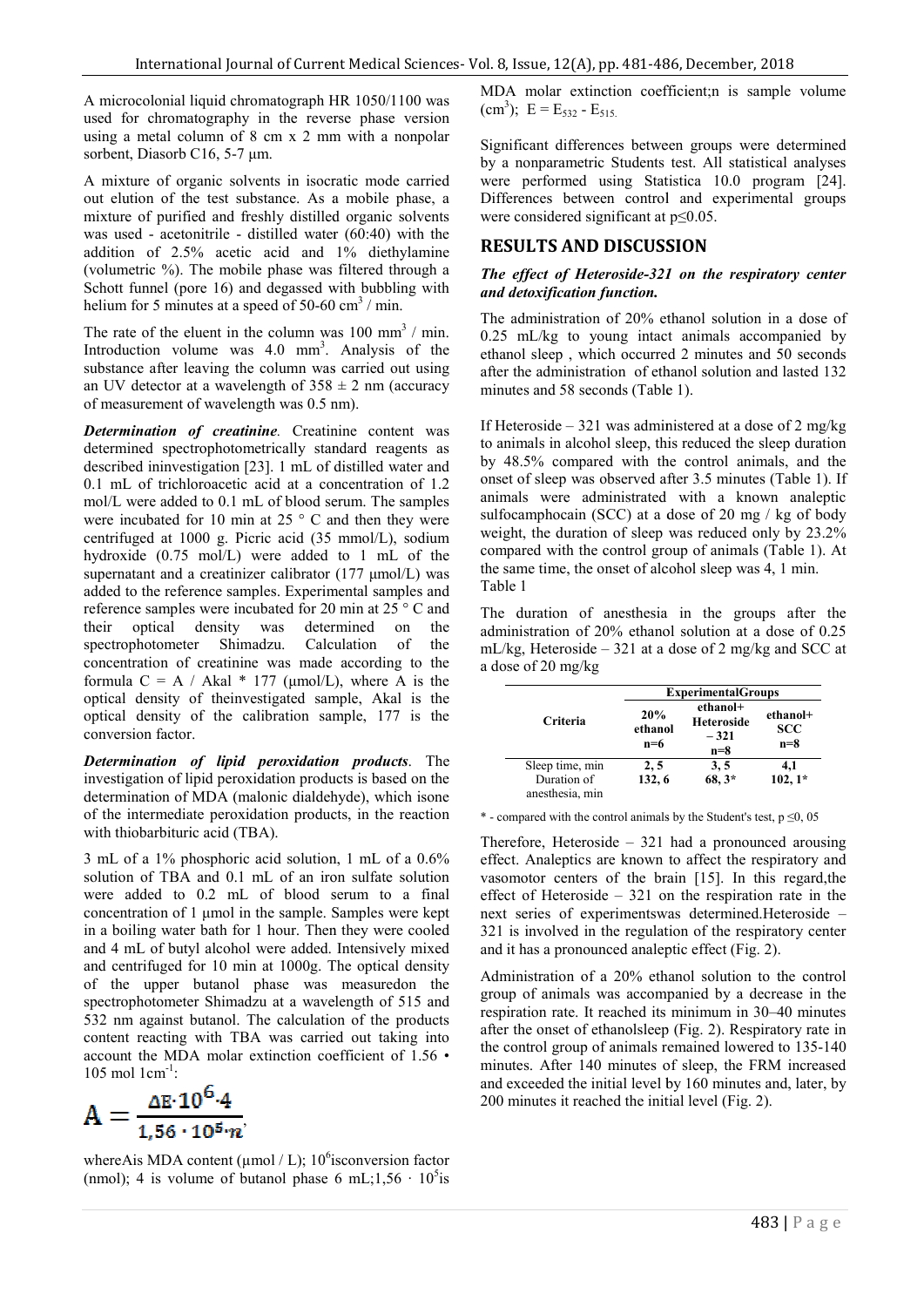

**Fig 2** Change in respiration rate after administration of a 20% ethanol solution at a dose of 0.25 mL/kg, Heteroside – 321 at a dose of 2 mg/kg and SCC at a dose of 20 mg/kg against ethanol anesthesia.

\* – compared with the control animals by the Student's test,  $p \le 0$ , 05

In the case that animals who were in anesthesia the SCC wasintroduced on the 30th minute, the frequency of respiratory movements increased 30 minutes after the administration of the drug, i.e. on the 60th minute after sleep. Moreover, it significantly exceeded the initial level (Fig. 2). Later, after awakening of animals, it slowly decreased to control level (Fig. 2).

If the animals on the 30th minute of ethanolsleep were administrated with Heterozide-321, then already 10 minutes after the administration, their respiratory rate increased and at that time, it exceeded both the control and the group that received SCC (Fig. 2). Further, the respiratory rate in animals treated with Heteroside – 321 and SCC did not differ between themselves (Fig. 2).

Consequently, Heteroside – 321 had a regulatory effect on the respiratory center of the brain. Moreover, its effect was more pronounced than in the case of the SCC. Such analeptic effect of Heteroside  $-321$  can be caused both by a direct effect on the brain and indirectly by accelerating the metabolism of ethyl alcohol in the liver.

One of the major liver enzymes is alcohol dehydrogenase (ADH), which provides for the metabolism of ethyl alcohol. [17-19].

It should be noted, the administration of Heteroside – 321 to experimental animals was accompanied by a38,2% increase in the activity of ADH compared with the control Administration of the SCC animals increased only by 28, 3% compared to the control (Table 2).

**Table 2** ADH activity in the liver homogenate and serum acetaldehyde content after administration of a 20% ethanol solution at a dose of 0.25 mL/kg, Heteroside – 321 at a dose of 2 mg/kg and SCC at a dose of 20 mg/kg against ethanol.

|                                                    | <b>Experimental Groups</b> |                                     |                       |  |  |
|----------------------------------------------------|----------------------------|-------------------------------------|-----------------------|--|--|
| Criteria                                           | 20% ethanol<br>$n=6$       | ethanol+<br>Heteroside-321<br>$n=8$ | ethanol+ SCC<br>$n=8$ |  |  |
| ADH activity,<br>$\mu$ g/mL                        | $1.49 \pm 0.27$            | $2.06 \pm 0.73*$                    | $1.92 \pm 0.43*$      |  |  |
| Acetaldehyde<br>(ACAD)content,<br>$\mu\text{g/mL}$ | $10.5 \pm 0.9$             | $7.5 \pm 0.7*$                      | $6.3 \pm 0.7^*$       |  |  |

\* – compared with the control animals by the Student's test,  $p \le 0$ , 05

The results showed a good correlation between the activity of ADH and the duration of sleep in experimental animals (Fig. 3).



**Fig 3** The decrease in the duration of ethanol narcosis in animals treated with Heteroside-321 and SCC in percentage relative to the control, which is taken as 100%, against the increase activity of ADH in the liver in these animals.

The content of ethanol-acetaldehyde oxidation products decreased by 40% in the case of SCC and 28, 6% after administration of Heteroside – 321 (Table 2). The results suggest that Heteroside – 321 affects the functions of liver detoxification, activating the enzyme systems in this organ, and in particular alcohol dehydrogenase.

In this connection, the question of the possible side effects of the influence of heterosides on liver function is important.

#### *About the Possible side Effects of Heteroside-321*

As it is known, liver dysfunction is most often argue by the activity of alanine aminotransferase (ALT) and aspartate aminotransferase (AST) in blood serum [25]. It was found that Heteroside – 321 and SCC do not affect either the activity of ALT or AST; they did not differ from the indicators of the control group of animals (Table 3).

**Table 3** The activity of ALT, AST and creatinine content (conditional units/mL) in serum and the content of hydroperoxides lipids in the cytosol of the liver after the introduction of a 20% solution of ethanol at a dose of 0.25 mL/kg, Heteroside at a dose of 2 mg/kg and SCC in a dose of 20 mg/kg on the background of ethanol anesthesia.

|                             | <b>ExperimentalGroups</b> |                                     |                       |  |
|-----------------------------|---------------------------|-------------------------------------|-----------------------|--|
| <b>Criteria</b>             | 20% ethanol<br>$n=6$      | ethanol+<br>Heteroside-321<br>$n=8$ | ethanol+ SCC<br>$n=8$ |  |
| ALT activity,<br>$\mu$ g/mL | $0.22 \pm 0.015$          | $0.24 \pm 0.02$                     | $0.22 \pm 0.03$       |  |
| AST activity,<br>$\mu$ g/mL | $0.16 \pm 0.06$           | $0.14 \pm 0.03$                     | $0.15 \pm 0.04$       |  |
| MDA,<br>umol/L              | $0.268 \pm 0.01$          | $0.193^* \pm 0.03$                  | $0.232 \pm 0.02$      |  |
| Creatinine content          | $0.58 \pm 0.29$           | $0.53 \pm 0.22$                     | $0.52 \pm 0.31$       |  |
|                             |                           |                                     |                       |  |

\* – compared with the control animals by the Student's test,  $p \le 0$ , 05

One of the fastest and most common reactions to a variety of stress and functional changes in the liver is the formation of free-radical reaction products [26]. In determining the products of free-radical reactions, the content of lipid hydroperoxides is most often measured.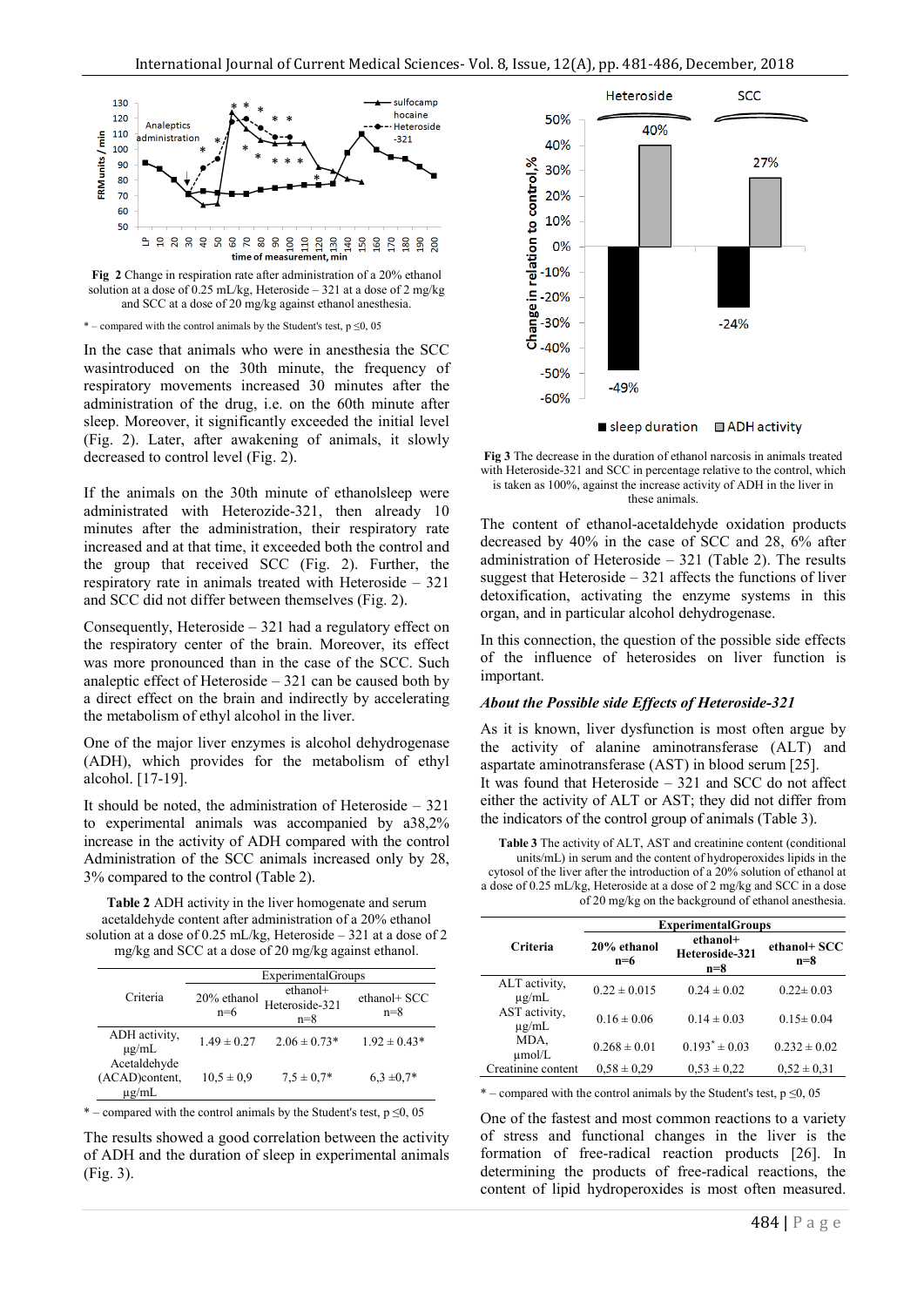The determination of lipid hydroperoxides in serum showed that their content did not significantly change in animals treated with SCC (Table 3).

At the same time, the administration of the Heteroside – 321 to animals in ethanol sleepwas accompanied by a significant decrease in the content of lipid hydroperoxides by 28% compared with the control group of animals (Table 3). The main site of free radical formation is mitochondria and the endoplasmic reticulum of liver cells [27]. This effect of Heteroside – 321 on the content of lipid hydroperoxides may indicate the effect of Heteroside – 321 on the functional activity of the liver, which is consistent with previously obtained data [11].

Consequently, the test substances did not adversely affect liver function. However, these data do not exclude the possibility of Heteroside – 321 influence on other organism systems.One of them is the kidneys excretory system, the load on the excretory system increases after the administration of xenobiotics (ethyl alcohol, heterosides and SCC) to animals. Increase in the creatinine content in the blood can be an indicator of the action of toxic substances on kidney function, endocrine disorders and active degradation of muscle tissue caused by toxicants [28].

It was found that the administration of Heterosides, as the SCC, did not affect the creatinine content in the blood serum of experimental animals (Table 3).

Consequently, Heterosides do not affect the functional activity of the kidneys and do not show a toxic effect on the organism at a dose of 2 mg/100 g. However, they had pronounced detoxification and analeptic effects.

The results showed that the Heteroside – 321 synthesized in our laboratory at a dose of 2 mg/100 g had a pronounced analeptic activity, enhanced the function of liver detoxification against the background of ethanol anesthesia and did not show negative side effects on liver function and kidneys. Heteroside – 321 exerted a "regulatory" effect on liver function in animals under alcohol anesthesia, as may be shown by a decrease in the content of lipid hydroperoxides by 28% and an increase in ALD activity and aldehyde content.

The ethanol anesthesia model can be used not only in the development of new analeptic drugs, but also in the investigation of the fundamental mechanisms of the interrelation of various functional systems of the organism.In particular, it may be the intensity of respiration, blood circulation and detoxification function.

In recent years, searching for natural sources of Heterosides and the investigation of the mechanisms of their action have been conducted [29]. Such interest is due to a wide range of their biological effects. Thus, Heterosides have been shown to have anticarcinogenic [30], hepatoprotective [11], immunomodulatory [31], and other biological effects. The main source of natural Heterosides is plant objects. It should be noted, that the isolation, purification and standardization of natural compounds are laborious and difficult tasks. In this regard, the synthesis of Heterosides is of great interest.

It was shown that Heterosides synthesized in our laboratory have a broad spectrum of biological effects. For example, Heterosides in small concentrations  $(10^{-4} - 10^{-5})$  after their administration into the culture of bone marrow cells were stimulated cells proliferation. However, they inhibited proliferative cell activity of the primary culture for 3-4 days [13]. The administration of Heterosides to experimental animals accelerated the rate of liver cells proliferation on the regenerating liver model and influenced the proliferation of spleen cells [11].

Consequently, earlier studies and the results of this investigation suggest that the sulfur and nitrogen containingsynthesized in our laboratory Heterosides have a broad spectrum of biological action and a complex dosedependent biological response. In this connection, a question may arise about the possible mechanism of polyfunctionality of Heterosides.

We suggest that the administration ofa single substance (Heteroside – 321) of different responses can be explained by the fact that for Heterosides there is a large number of receptors on different targets. It can also be explained by following, Heterosides act on the basic (evolutionarily ancient) mechanisms of cells regulation and organisms in general which trigger a cascade of metabolic changes [32 - 33]. The action of Heterosides by the third mechanism cannot be ruled out.This way can be named combined.

One of the evolutionary ancient regulatory mechanisms presented in all living organisms, regardless of their level of organization, is the redox system of the cell or organism [32, 33]. The redox system is the basic level of regulation, which dynamically changes under the influence of a huge number of endogenous and exogenous factors. The reorganization of the redox system leads to coordinated changes in all organism systems. In particular, it isthe body bioenergy system.

Previously it was shown that the Heterosides have a pronounced effect on the activity of antioxidant and energyproducing enzymes under conditions of cryogenic damage [34]. It was shown that, against the background of alcohol anesthesia, the content of lipid hydroperoxides decreased by 28%, which is consistent with previously obtained data

Heterosides, as low-molecular compounds containing sulfur and nitrogen, can have an antioxidant effect and even in lower concentrations, as in cell culture [13] or *in vitro* system, or 2 mg/100 g versus 20 mg/100 g of SCC. It can be assumed, that heterosides affect the redox system of the organism. These substances provide the functional activity of the respiratory center, the function of detoxification and other functional systems of the organism.

## **References**

- 1. Wong RJ, Gish RG. Clinical Epidemiology of Chronic Liver Diseases. Springer, Cham: 2018.
- 2. Scaglioni F., Ciccia S., Marino M., Bedogni G., &Bellentani S. Ash and nash. Digestive Diseases, 2011; 29(2): 202-210.
- 3. ChrostekL.,&Panasiuk A. Liver fibrosis markers in alcoholic liver disease. World Journal of Gastroenterology, 2014; 20(25): 8018.
- 4. Poynard T., Lebray P., Ingiliz P., Varaut A., Varsat B., Ngo Y., ... &Bismut, F. I. Prevalence of liver